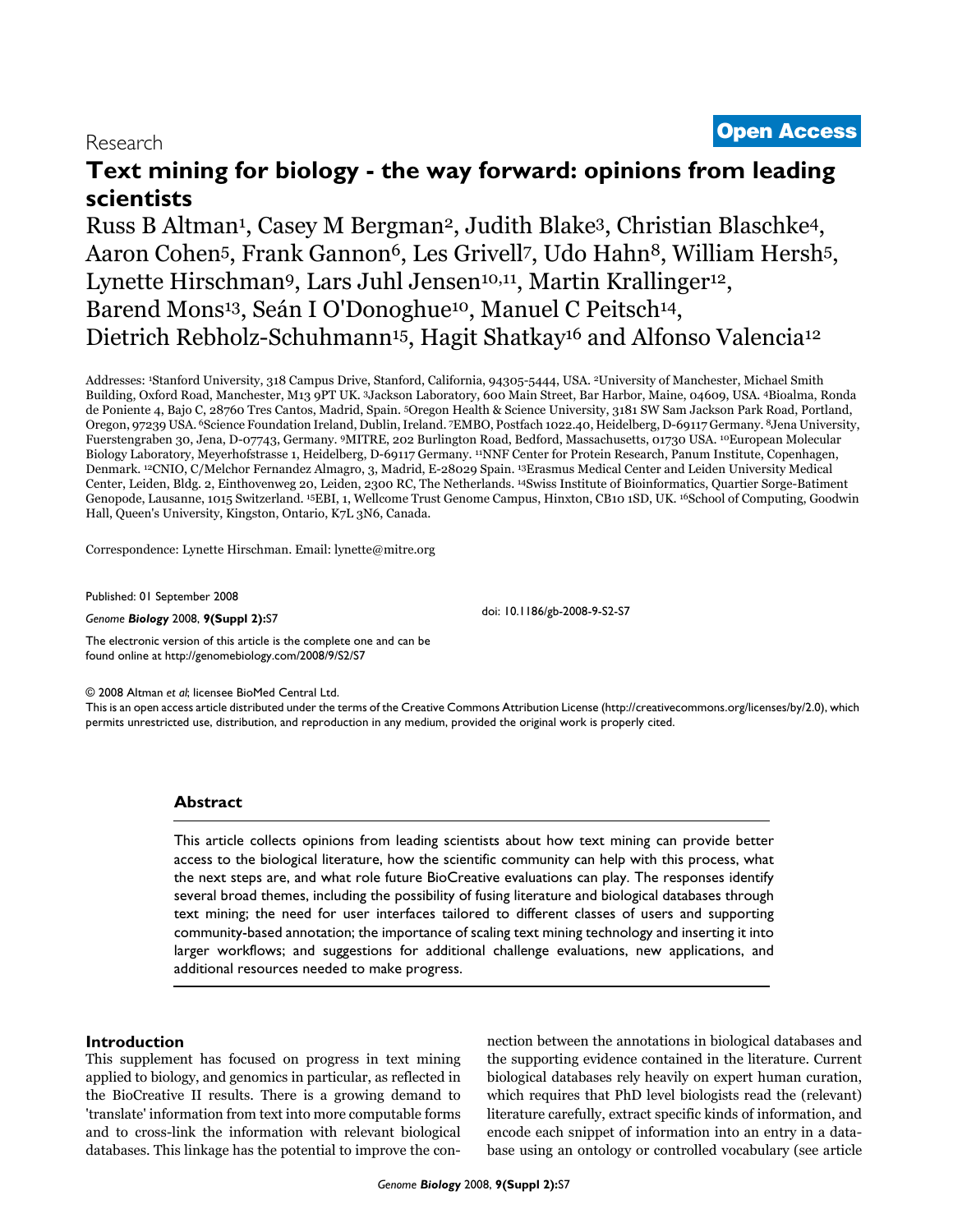by Chatr-aryamontri and coworkers [1] in this supplement). Given the growing volume of literature and new highthroughput methods, it is becoming urgent to provide tools that can reduce time and cost of curation, increase consistency of annotation, and provide the linkages to supporting evidence in the literature that make the annotations useful to researchers. Indeed, the distinction between biological databases and the literature is becoming increasingly blurred [2- 4], and there is active discussion about whether capture of information from free text can be done before publication or extracted from the literature after publication. In addition, we are seeing the emergence of new tools to aid in massive extraction of information from both literature and biological databases (for example, WikiProfessional [5]) or on-demand extraction of information from the literature (Information Hyperlinked Over Proteins [iHOP] [6]). These tools will provide improved access to different classes of users, who need different types and granularities of information, ranging from retrieval of relevant articles, to identification of passages or individual sentences, to phrases or biological facts, generally encoded in a controlled vocabulary or ontology.

We have invited a group of leading scientists from biology, pharmacology, bioinformatics, and computer science to provide their views on the importance of text mining for biology, the utility of current systems, and where to go next. To frame the discussion, we provided the contributors with a short set of questions related to how text mining can improve information access. As the organizers of BioCreative, we are specifically interested in how community challenges can direct the research community toward biologically relevant problems. While we believe that formal evaluation on carefully prepared training and test collections is useful to drive research, we also believe that it is critical to move the tools towards the end users in the bioinformatics and biology communities. We value the contributions provided by the contributors in response to the questions below.

#### **The questions**

• In light of the BioCreative results, do you think that text mining can help to make biological knowledge more accessible? If so, how? If not, then why not?

• What are the next steps that the bioinformatics community needs to take to provide better access to biological knowledge?

• In your view, how can the BioCreative challenge evaluations contribute to solving these problems? What problems should the next BioCreative tackle?

#### **The major themes**

Not surprisingly, there are a number of common themes that run through the responses. The respondents emphasized the need to identify the different classes of end users and to apply the technology to the pressing problems facing these users to

manage access to the rapidly expanding literature. The themes fall into several broad categories.

#### *Fusing literature and biological databases through text mining*

Text mining has the potential to make accessible the rich information contained in free text, and combine evidence mined from text with other sources of evidence from biological databases. However, realization of this potential will require active engagement with publishers and content providers, to make full text articles available, to link content into existing resources, and to make the meta-data with these linkages readily accessible.

#### *Interactivity and user interfaces*

The end users (for instance, researchers from bioinformatics, biology, biomedicine, and pharmacology) must find the interface intuitive and usable with little or no understanding of text mining and the natural language processing technologies that lie behind it. Another class of users (the 'content providers', including curators) will require an interactive interface that lets them change annotations, drill down for evidence, link across resources, and create new information resources to capture new concepts as they are discovered. There is increasing interest in community-based annotation, and in providing the tools to support this.

#### *Tool integration*

Several contributors make the point that text mining tools will be most effective if they are integrated into a larger workflow. The tools must scale to handle real collections (for example, all of Medline). Integration will also require stable standards for exchange and integration of information derived from text mining.

#### *Text mining resources*

There is still the need for additional resources (lexicons, terminology standards, ontologies, and additional challenge evaluations). Several contributors make detailed recommendations for future challenge evaluations.

#### *Recommendations for future BioCreatives*

Many of the opinions contain suggestions for future directions. These include broadening the range of entities beyond genes and proteins to include, for example, chemicals or diseases; broadening the types of relations, including complex relations, such as genotype-phenotype relations; capturing biological evidence better and differentiating well known from novel findings; and broadening the types of information mined to include full text, images, supplementary materials, and even Wikis and blogs. There are also a number of new applications suggested, including automated generation of datasets to support curation resources and ontology building; automatically generated abstracts and summaries; and collaborative 'curation' or editing (folksonomies) that can combine both mined information and expert-generated relations. An important role for challenge evaluations is to provide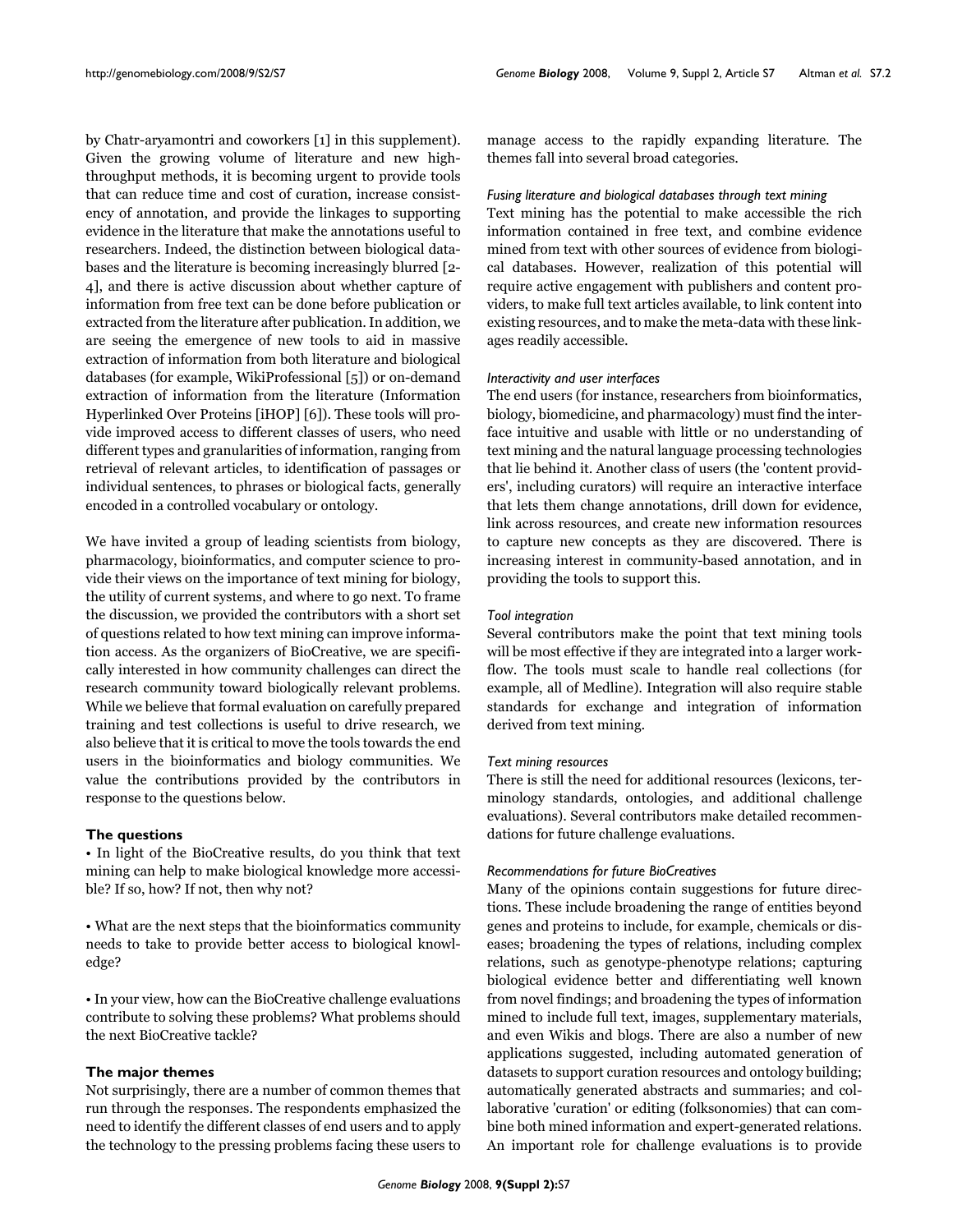opportunities for closer collaboration between developers of text mining tools and end users.

#### **Selecting new challenge tasks**

The BioCreative organizers will continue to work closely with the diverse communities involved. The goal is to select tasks based on available datasets that meet the following criteria. These datasets would:

• Address the requirements of real users.

• Contribute to real data needs, ideally where a (partial) 'gold standard' is already available, for example from an expertcurated resource.

• Approximate real uses as closely as is consistent with an ability to evaluate and compare results.

• Use commonly accepted standards for representation.

• Be made available - including results, data, and tools - to the larger community for both further research and application.

#### **The structure of this report**

There are 12 responses in the remainder of the article. The first two (Gannon/Grivell and Peitsch) provide a broad context and address the relationship between text mining and biomedical literature; the second two (Mons and O'Donoghue/Jensen) provide the perspective of developers of large scale resources that use text mining; the third set comes from curators and 'consumers' of biological information (Altman, Blake, and Bergman); the final set of opinions comes from text mining researchers in both industry and academia (Blaschke, Shatkay, Cohen/Hersh, Rebholz-Schuhmann, and Hahn). These latter contributions in particular make some very specific suggestions about possible directions for future BioCreatives. In the Conclusion section (below), the organizers (Hirschman, Krallinger, and Valencia) highlight the key challenges for text mining, particularly regarding the 'triangle' of publications, databases, and users/developers.

### **The contributors and their opinions Frank Gannon and Les Grivell: future research paradigms and the demands on scientific publications**

*Frank Gannon is currently Director General of Science Foundation Ireland (SFI). He is also Senior Editor of EMBO Reports and previously was the Executive Director of EMBO. He is a molecular biologist and was a senior Scientist at EMBL, where his research group worked on the control of expression by the estrogen receptor*.

*Dr Les Grivell is Manager for the EMBO publications at the EMBO office in Heidelberg, Germany. His background is in molecular biology and his current interests are in computa-* *tional and systems biology, text mining, and scientific publishing*.

In the not so long distant past, research publications usually arose from work in a single laboratory and were presented in a printed journal. At that time it was not unusual for both authors and readers to know all of the relevant related studies, such that any newly published paper represented an update of linearly derived information.

Things changed radically from the onset of a data intense 'omics' era. Since then it has become close to impossible to 'know' everything. Initially, it might have seemed unnecessary to do so, because research output was focused close to a particular target topic (for instance, gene) and the main aim was to avoid the embarrassment of resequencing a gene that had already been included in another study. For that step it was necessary to have access to and add to relevant databases. New users entered this zone with some concern, but soon learned that the information there could significantly accelerate the isolation of a gene of interest in the laboratory. Access to the sequence was more or less all that was needed and saved a lot of time and work. Use of the databases grew.

As the tsunami of data increased and the diversity of the types of information exploded, a series of significant changes inevitably followed. For scientists it became essential, rather than simply clever, to integrate fully the data of others into their studies. It also challenged the journals to change from a centuries old mode of dissemination to one that - at least in the beginning - meant providing information in both print and electronic forms. As time rolls on, it is becoming increasingly obvious that the process of publication as we used to know is becoming an anachronism. Paper and print constitute constraints of space and structure. Those who are driving forward thinking in the area have developed an understanding of the need for a new and further evolved publication paradigm. It is easy to anticipate that publications will be effectively an extended, computer-readable abstract with linkages to different new results and relevant archived data. Also, in conjunction with this development, the growth of Wiki and other Web2.0 technologies will lead to a rapid evolution of new ways of communicating and exchanging information relating to research data and their interpretation.

In this next phase of publication there will be a greater appreciation of the importance of the archival role of publications. This will arise as postgenomic work and screening of large bodies of data lead research into unexpected areas and topics that are far from the original start point of research in a given laboratory. Today it is obvious to most that the focus of attention should be on the underlying biological problem rather than on what happens to the protein that has been worked on perhaps since the group leader started his/her laboratory. This creates different dynamics and new expectations of what publications should provide. The information that comes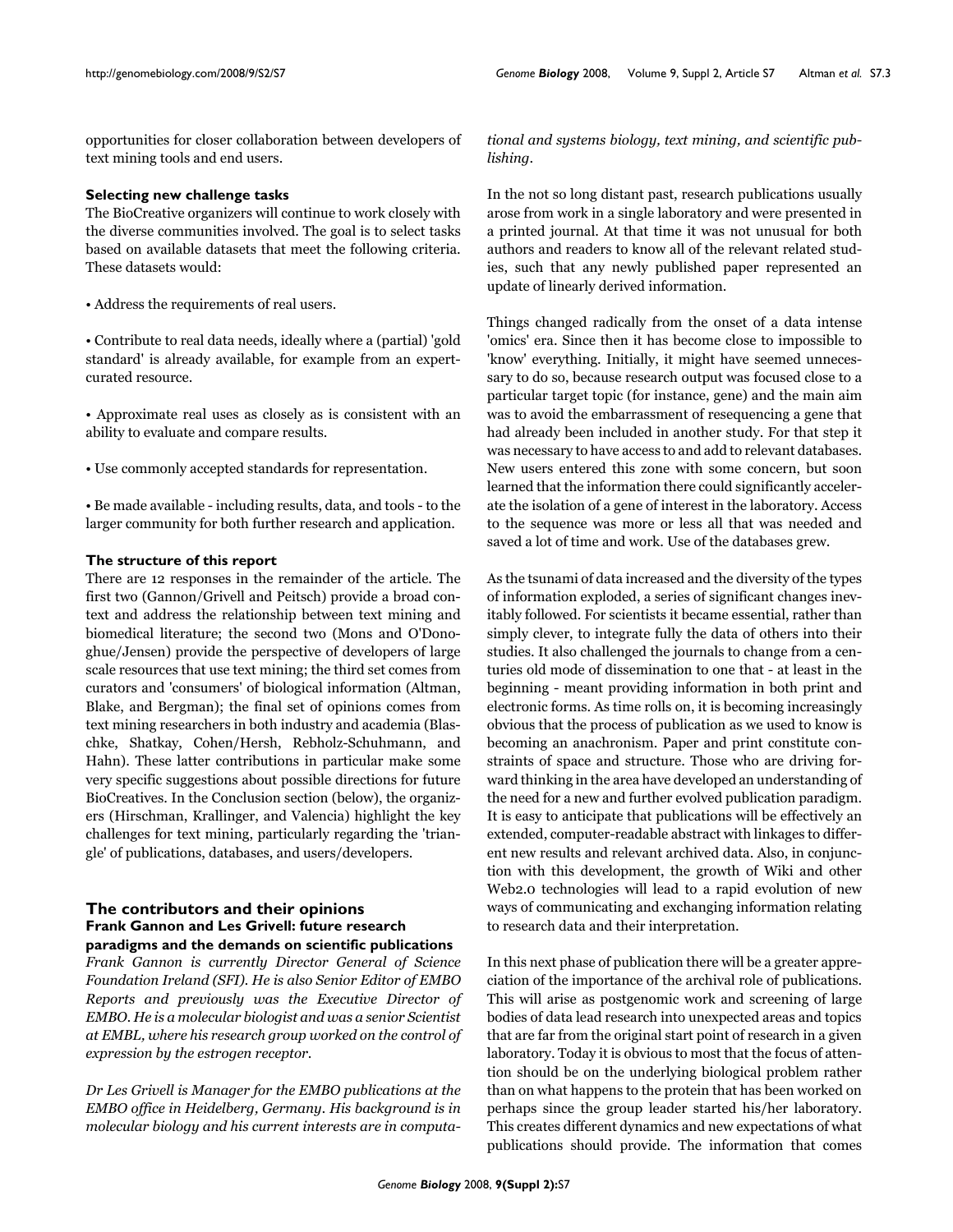from previous (published) research must be not only accessible, but it must also be available in a manner that can be readily interrogated. For the primary data (for example, DNA sequence) this is taken charge of by central facilities such as the European Bioinformatics Institute (EBI) in Hinxton, UK. Assuming that this and similar groups continue to provide the right level of service, the needs of the scientific community will be provided for. However, much more information lurks in the literature, and it is often invisible from a search of the titles and abstracts in PubMed. Universal knowledge of the potential factors that impinge on a biological process is not available from reading the literature in a standard way, even if that includes Google-type searches. Significantly more information is hidden in the discussions or introductions of standard papers. There, the expert writing the paper draws together different strands of information that point the reader to potentially unexpected roles for a protein that might not have been the primary topic of the paper. This suggests the need to structure both data and text in such a way that it can be mined for connections of previously unlinked information. At the trivial level this might be an indication that is clearly hinted at by the author. At a more prospective level, the coincidence of reference to an unrelated entity by diverse papers could consolidate a concept that was previously too diffuse to take as a lead for more intense study.

With the growth in the datasets, both those simply deposited and those annotated by experts, the day should come when most projects will be driven by and limited by the intelligent question posed by the researcher. An intense analysis of correctly structured full text publications will move the question to a point where a profound mining of the available databases, and in particular integration of different databases, such as DNA, protein, microRNA, protein-protein interactions, and so on, should enrich the preparatory phase. The final step of performing wet laboratory experiments then may fall soon into the category of confirmation rather than discovery.

For this to happen, however, there has to be agreement of standards that allow the easy movement from one platform to another and methods to allow easy mining of full text. Most of all, some changes in attitude are needed such that results deposited in text or database archives are viewed as the most important knowledge resources that have been generated by researchers and not simply as information that becomes out of date within a year of publication.

# **Manuel C Peitsch: text mining as enabler in accessing biomedical knowledge**

*Professor Manuel Peitsch is Head of Systems Biology at Novartis Institutes of BioMedical Research in Basel, Switzerland. His background is in biochemistry and computational life sciences and his current research focuses on text analytics for drug discovery, bioinformatics, proteomics, and systems biology*.

Text mining is emerging as a major enabler in accessing biomedical knowledge. Indeed, not only biological, but also chemical [7] and medical knowledge access represent major challenges to the research community, academic and industrial alike. It is obvious that the exponential increase in published science is posing major challenges to the community. Within this context, the recent BioCreative challenge addressed three central aspects of text mining that play a pivotal role in making biological knowledge more accessible and enabling applications, ranging from computer-assisted reading [8] to computational systems biology [9]. Based on this progress, we recommend that the community focus on the following specific technical challenges.

#### *Creating computer-assisted reading applications*

Establish applications that enable scientists to leverage the literature corpus more efficiently on demand. To this end, we should be witnessing further developments of concepts/tools such as iHOP [6,10], UltraLink [8], MEDIE[11], EBIMed [12], InFact [13], and so on.

#### *Precomputing facts databases*

Further develop precomputed facts databases, like the one behind iHOP and some commercial products. This might be done by using combinations of text mining techniques and machine learning to 'rewrite' parts of Medline abstracts in a formalized manner (for example, 'A does B when C'). Of course, over time, one could apply the same technology to full text. Eventually, this will lead to the formulation of the literature's core facts in a language that can be used for computer reasoning.

*Providing better ontologies and thesauri* to address issues such as higher precision, resolution of anaphoric references, disambiguation of terminology, acronyms, homographs and polysemy using context, and creation of intelligent Web crawlers/robots that leverage text mining.

*Building curation sets* to support ontologies, thesauri, and semantic networks. This is a crucial component to further improve text mining while keeping the curation costs within reasonable/manageable boundaries.

#### *Becoming the technology driver* to support the publishing revolution.

• By modernizing publishing practices, including structured abstracts, structured data tables, and/or database depositions.

• By modernizing publishing policies (mandatory use of DOI, establish SIN [Scientists Identification Number], and increased Open Access, especially for full text articles for text mining).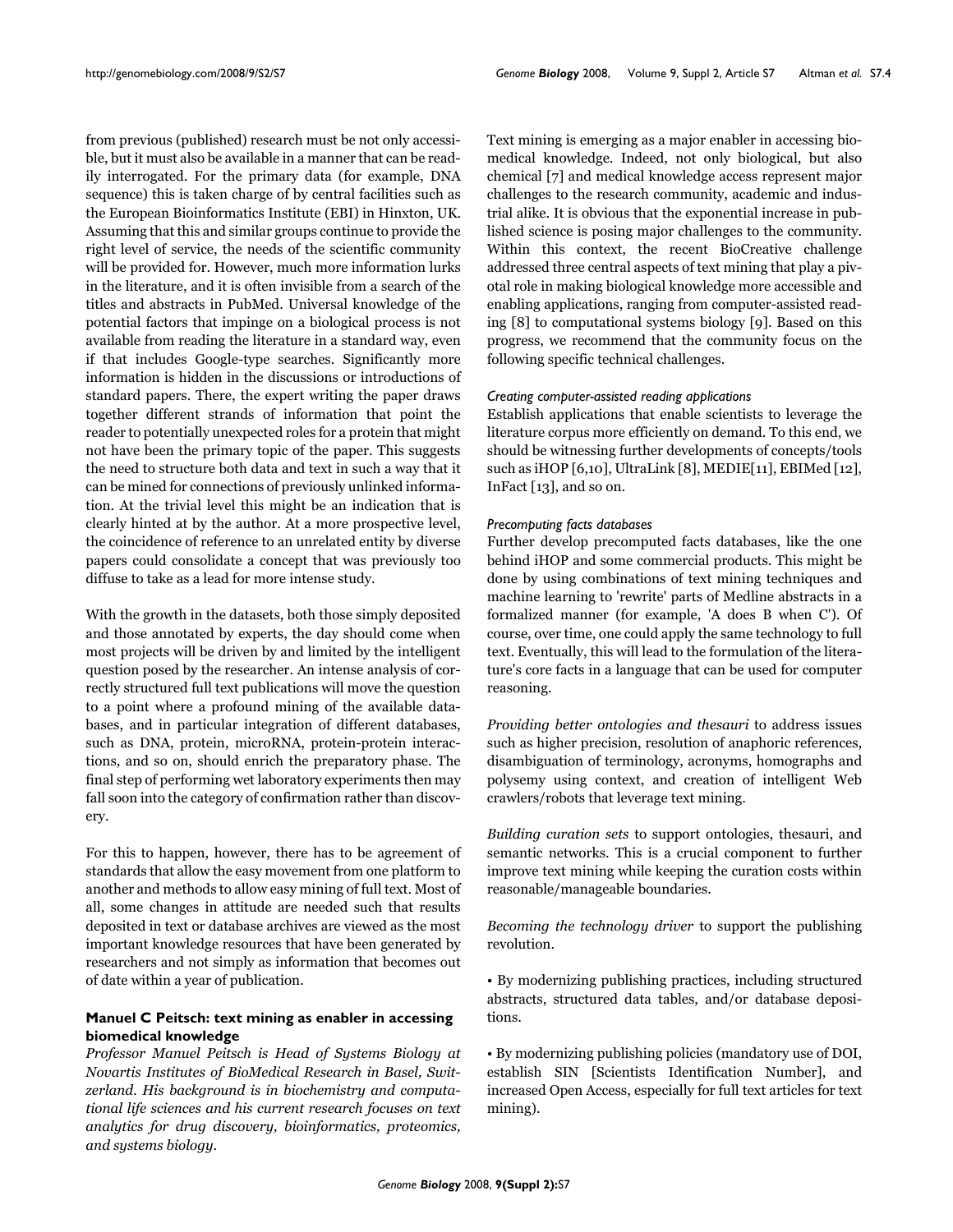• By modernizing editing practices (definition of guidelines for gene names to support improved indexing; publishers/ editors should ensure that these are done properly to ensure correct indexing).

• By negotiating with publishers; thus far, we have found this to be difficult. The breakthrough will probably come from uniting voices.

There are a number of steps that the bioinformatics community can take to provide better access to biomedical information, for example:

• Creating tools that hide the complexity and enable scientists to do the job themselves (hence the concept of computer assisted reading).

• Building multidisciplinary teams/task forces to achieve closer coupling of developers and users.

• Improving library sciences, to bring text mining closer to that branch; too many librarians still live in the pre-e world and even more so in the pre-text-mining era.

BioCreative could evolve to further define the challenges outlined above and become a more frequent event. This would certainly help accelerate progress and emphasize the importance of the field. Being more daring, one may imagine that BioCreative could become a foundation that could receive funds from private and public enterprises, which in turn could be given as prizes for certain grand challenges. For instance, I am thinking of the 'Board of Longitude' [14], which was formed in the 18th century to solve the problem of finding longitude at sea and to award a prize for specific achievements. Such a BioCreative Foundation could define some highly challenging goals and give a prize to the person or group who solves them.

#### **Barend Mons: from text to facts**

*Dr Barend Mons is Associate Professor in Bio-Semantics at the Department of Medical Informatics, Erasmus Medical Centre, University of Rotterdam and (since 2005) at the Department of Human Genetics at the Leiden University Medical Centre, both in The Netherlands. His present activities mainly focus on international networking to realize a completely new form of computer-assisted distributed annotation and online knowledge discovery, in close collaboration between the University of Rotterdam, University of Leiden and Knewco, and largely based on the Knewco Knowlet*™ *technology combined with open access and open source Wiki-technology approaches*.

The current debate [3,4] thus far suggests that, for recovery of facts from texts, we are dealing with an either/or dilemma. However, nowadays computational analysis of text and the involvement of the expert community in the curation of mined (potential) facts from existing and newly created texts can be combined [15]. The expert community, including the original authors of manuscripts, can be assisted by computational analysis of their newly written text on the fly to suggest the implicated facts. This is not necessarily restricted to new articles, but can be used for each authors' legacy publications as well, with the aim being to go 'from texts to facts'. Similar tools can be used by professional annotators to mine potential facts and curate them based on the original text fragments.

There are a number of key issues to be addressed.

• The continued challenge to recognize individual biomedical concepts correctly in text, especially when the expressions are ambiguous (beyond just genes and proteins).

• Research about whether simple (sentence) co-occurrence of known concepts, linked back to the original text fragment, is sufficient to efficiently recover facts from texts, when combined with expert (community) curation.

• The development of tools and environments to assist massive fact recovery and curation.

One of the systems developed to enable the latter approach, 'WikiProteins', is currently in alpha testing, supported by a consortium in the biological database field [16]. The system builds on existing leading databases such as Unified Medical Language System (UMLS) [17], UniProtKB-SwissProt, IntAct, and Gene Ontology (GO). Such sources have 'authoritative' status in the Wiki, but the registered expert community can add to the information in files copied from these databases in a structured (relational) as well as in free text mode. Systems based on text mining that refer back to sentences in the original, such as iHOP, can be linked into this environment.

We should make a targeted effort to use the institutional repositories for authors to mine the most important factual sentences from (their own and other) papers. Rather than just trying to develop sophisticated tools for user based triplet mining, we should develop simple and rapid online tools to map known expressions in texts on the fly to unique database identifiers (UMLS, UniProt, and Entrez Gene) and present these highlighted on the screen for ease of correction and annotation into triplets conforming to semantic web standards. User addition of new or missed concepts to the underlying terminology system should be made easy. Consequently, BioCreative should focus on tasks leading to more efficient tools for combined computer and community annotation.

### **Seán I O'Donoghue and Lars Juhl Jensen: focus on usability for content providers**

*Dr Seán I O'Donoghue is a Research Scientist at the European Molecular Biology in Heidelberg, Germany. His background is in structural bioinformatics, and his current*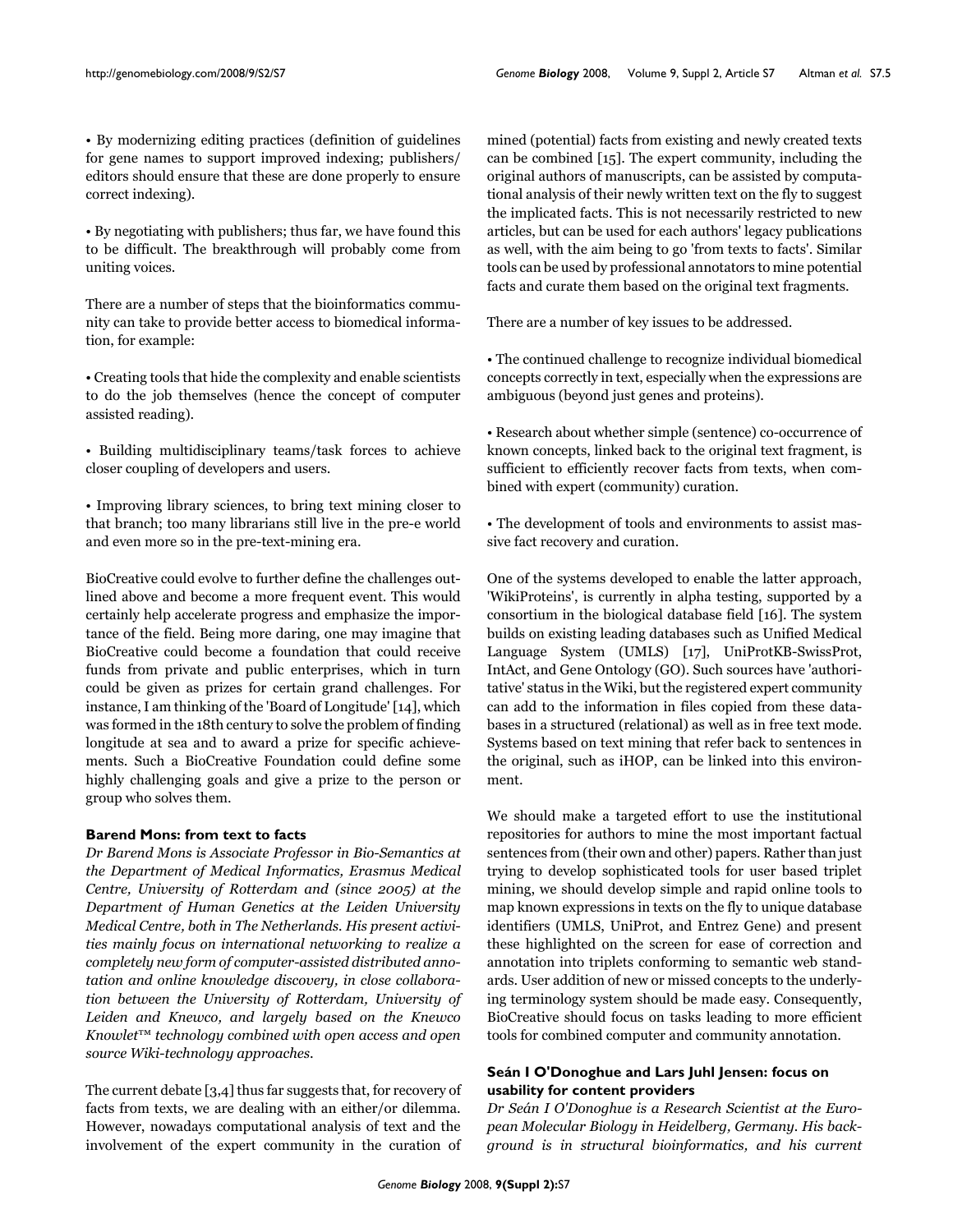*research is focused on systems that make bioinformatics data easier to comprehend and use*.

*Dr Lars Juhl Jensen is a Staff Scientist at the European Molecular Biology in Heidelberg, Germany. He has a broad background in computational biology, having worked on diverse topics including genome visualization, pattern recognition in promoter regions, and microarray analysis. His current research is focused on integration of large-scale experimental data, literature mining, and analysis of biological interaction networks*.

BioCreative has helped to improve significantly the accuracy of named entity recognition. This is good news for content creators, such as database curators, who use dedicated textmining tools. Although there is still scope for improving dedicated tools, we believe that the next major focus for text mining should be to reach a broader audience of content users, namely molecular biologists and biochemists. We believe that the most effective way for text mining to reach content users is to collaborate with content providers, meaning not only publishers of online literature, but also providers of other types of biological data, such as the EBI and National Center for Biotechnology Information (NCBI) data services.

Making text mining more relevant to content providers and end users will require a change in focus - a new paradigm for text mining. In the old paradigm, the main focus has been on increasing accuracy of thesauri and annotated corpora. We believe the paradigm needs to be changed to one that focuses on increasing the usability and practical application of text mining tools. This change in focus also involves shifting from dedicated and monolithic tools toward tools that integrate with other services.

An example of this new paradigm is the use of text mining in STRING (Search Tool for the Retrieval of Interacting Genes/ Proteins) [18]. This web resource displays functional interactions derived mostly from databases of pathways and primary experimental evidence. We used text mining to extend STRING by inferring relationships based on the co-occurrence of protein and gene names in literature. Thus, text mining was used as part of a larger integrated system rather than as a dedicated text-mining system. We feel that this is a model for how literature mining can benefit not only researchers dedicated to creating content but also a much broader audience.

#### **Russ Altman: building a dynamic model of biology**

*Dr Russ B Altman is a Professor and Chair of Bioengineering and Professor of Genetics, Medicine, and (by courtesy) Computer Science at Stanford University. His research focuses on biomedical informatics, particularly applied to pharmacogenomics, protein structural genomics, and physics-based simulation of molecular structure*.

As long as biologists write text, bioinformaticians will be faced with the task of extracting information from text for automated analysis. Progress in biological text analysis has accelerated during the past 10 years, and has now become a major recognized subdiscipline of bioinformatics. The challenges for this field are clear: to create tools for extracting relationships from text in order to provide a 'systems-level' view of biological interactions, uncovering unappreciated relationships and new hypotheses; and to create tools to help biological database curators identify critical literature, and associate it with the molecular players (genes, proteins, metabolites, drugs, and so on) that it annotates. Future challenges for biological text analysis will include the automatic extraction of semantic relationships from text in order to build a dynamic model of biology. Indeed, I expect that there will be an exciting competition between human-engineered ontologies and automatically deduced ontologies as the underlying infrastructure for the biological semantic web. Human-engineered ontologies are precise and accurate, but can be brittle and difficult to maintain. Automatically deduced ontologies will be imprecise, but are likely to be robust and amenable to rebuilding. In either case, the availability of a semantic infrastructure will provide the next generation of semantic infrastructure (analogous to the UMLS in the past 10 years) that will allow biological text analysis to make a leap in performance and utility.

### **Judith Blake: text mining and its relation to the publishing and curation communities**

*Dr Judith Blake is a Staff Scientist at the Jackson Laboratory, Bar Harbor, Maine. She is a principal investigator for the GO Consortium and for the Mouse Genome Informatics (MGI) consortium. Her research interests focus on semantic standards, ontologies and data integration methodologies for genomic, genetic, and phenotypic information*.

Text mining will help to the extent that the biomedical publishing industry adopts standardized terminologies to describe primary objects in the manuscripts accepted. The terminologies especially suitable to text mining include an official gene name or ID, assay type, taxa, tissue, anatomical terms, GO identified terms in a format that can be mined, and synonyms for all of the above. However, text mining will not serve to make biological knowledge more accessible if access to full-text source material continues to be restricted.

An important short-term application for text mining is automatic indexing of publications. The immediate interest would be how this complements or competes with the work of medical subject heading (MeSH) curators. In fact, the work of MeSH curators is opaque, and the text-mining community might initiate a dialog with them to see how their process can be made more transparent and involve the use of community terminologies.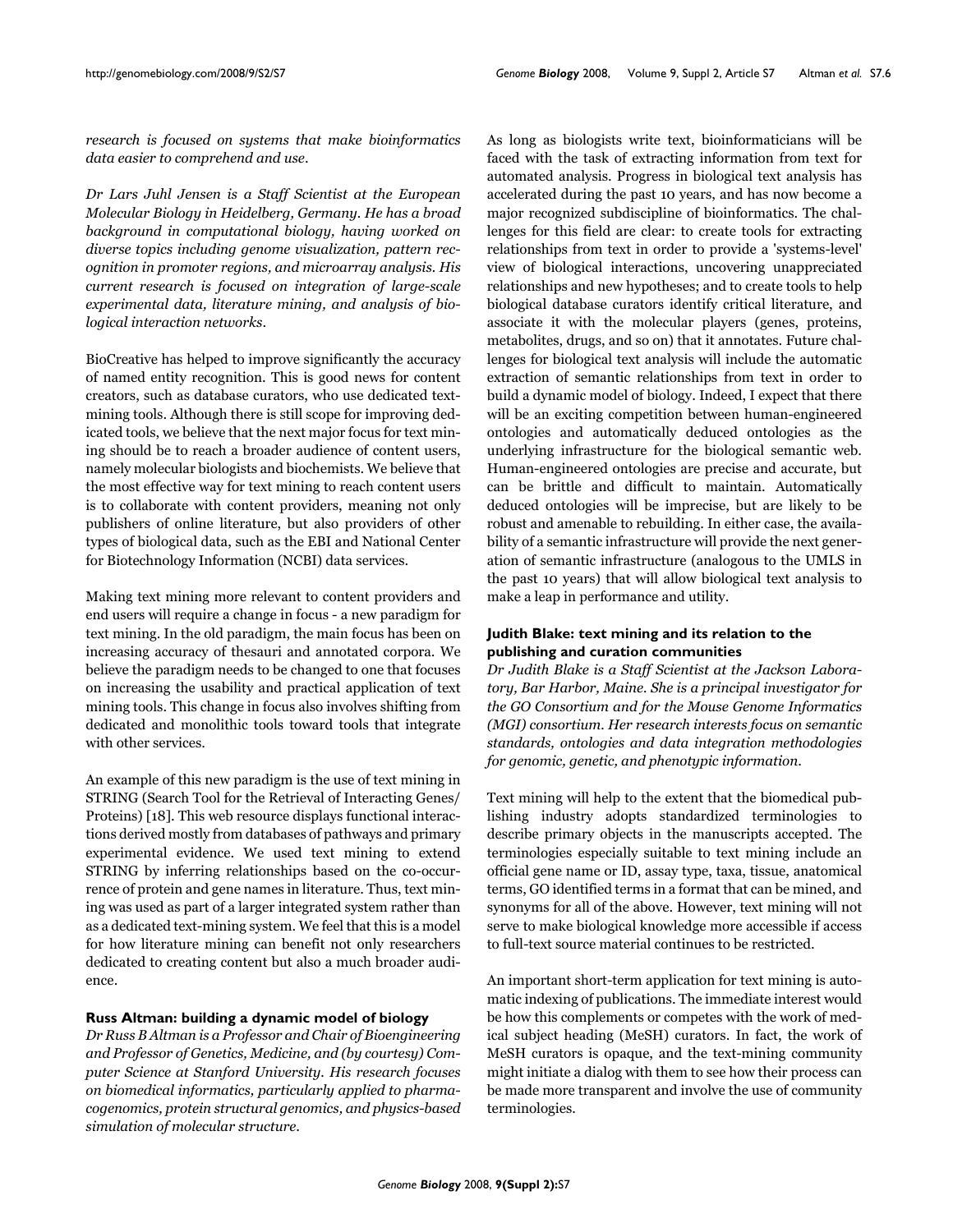A longer term application would be storage of publications to include external cross-references such as Entrez Gene IDs, UniProt IDs, or GO IDs. Some of these might be provided by authors and some by bioinformatics curators, perhaps in concert with text-mining applications. The salient point of this exercise, however, is that these cross-references would be contained as part of the metadata of the publication.

Some critical steps in this process are as follows.

• Negotiations with publishers to make online content available. This includes packaging supplementary material with the primary PDF and providing general access to full text after some reasonable time, perhaps 6 months. Other advances would include author-provided metadata such as Entrez Gene ID, links to data files in the GEO (Gene Expression Omnibus) repository, and IDs for protein or gene objects that are the main discussion of the paper.

• Negotiations with PubMed Central to publicly provide metadata on the publications available through their resource, including cross-references provided by identified and vetted groups outside the NCBI.

• Negotiations with National Library of Medicine (NLM) to provide cross-references between publications and MeSH and Online Mendelian Inheritance in Man (OMIM) terms.

• Creation of structured digital 'reviews' based on user description of their problem. For example, if asked 'What are the genes studied in regards to cell cycle control?', the return would be a digital automated report that reads like free text and that summarizes the information with links to the publications that supported each statement. This might initially be constructed for a finite set of queries and then extended to include designation of taxon, year, assay, and so on.

BioCreative challenge evaluations can contribute to solving these problems to the extent that they make use of all aspects of existing information to explore the most effective mechanism to text mine existing resources. The challenge also needs to address the incorporation of BioCreative results into the mix with the curation strategies used by major bioinformatics providers such as the model organism databases and UniProt. Up to this point, it seems as if the text-mining challenges have been self-contained and do not actually impact on the way in which curation of biomedical literature proceeds. It would be a major shift in effort if there were greater collaboration between curators and text miners to test and refine text-mining tools that could be more universally deployed for use with biomedical publications.

# **Casey Bergman: text mining for extraction of protein and molecular interactions**

*Dr Casey M Bergman is Lecturer in Bioinformatics and Functional Genomics in the Faculty of Life Sciences at the*

*University of Manchester. His current research focuses on the genome informatics and comparative analysis of nonprotein-coding DNA, with an emphasis on cis-regulatory regions and transposable elements*.

From a general bioinformatics perspective, the performance of text-mining systems to solve 'mature' problems (like the Gene Mention task) is much higher than many other domains of computational biology research. For example, about 85% to 90% of precision/recall obtained by the highest scoring systems in the Gene Mention task are currently unattainable in regulatory bioinformatics [19,20] and approach the highest performing systems in gene prediction [21]. Thus, the time is right to put mature text mining systems into action for biological knowledge discovery and truly integrate 'bibliomics' with other postgenome data sources.

The text-mining community should be looking to build stronger links with the bioinformatics community before looking to the general community of biologists. Researchers in bioinformatics can bridge the middle ground between text miners and biologists, are more likely to be early adopters of text mining technologies, and are able to integrate these systems into other applications or workflows that biologist would be more likely to use. To help bioinformaticians adopt text-mining technologies, there will need to be a greater emphasis on developing text-mining systems that interface with or use open source bio-software systems, such as Bio-PERL.

One short-term application for text mining would be to leverage success from the protein-protein interaction tasks to try to detect other molecular interactions, in particular protein-DNA interactions (transcription factor-target gene interactions). This will require methods to disambiguate gene names used in their protein or DNA contexts, and hints to solve this problem might be captured in the experimental techniques used. A longer term application building on detecting individual protein-protein and protein-DNA interactions would be to develop text-mining systems that automatically assemble interaction or regulatory networks, as the work of Saric, Rodriguez-Penagos, and colleagues has shown is indeed possible [22,23].

For a future BioCreative, I would like to see the protein-protein interaction tasks run again in parallel with a challenge on protein-DNA interactions. It will be critical to run the Interaction Method Subtask or a related challenge again, because only a limited number of teams participated in this task and accurately mining experimental methods will be a key to many text mining applications, including disambiguating protein-protein interactions from transcription factor target gene interactions.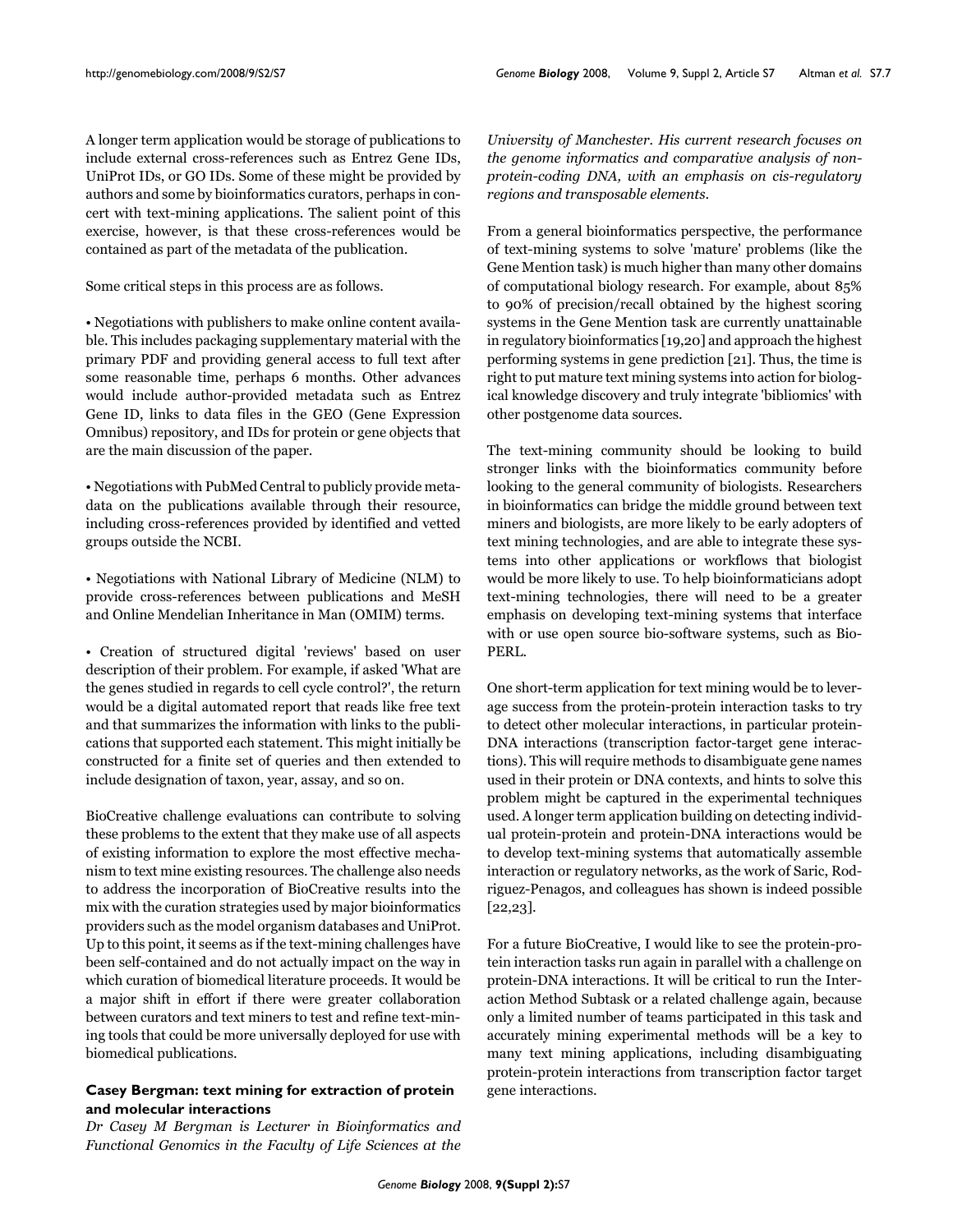# **Christian Blaschke: making text mining results accessible to end users**

*Dr Christian Blaschke is Chief Scientific Officer and leader of the text-mining projects in Bioalma, Madrid, Spain. His academic work has been focused on text mining applied to molecular biology and biomedicine, where he has published in the areas of protein-protein interactions, DNA array analysis, and automatic ontology learning. Christian Blaschke was also one of the organizers of the BioCreAtIvE (Critical Assessment of Information Extraction for Biology) challenge carried out in 2004*.

Text mining is not yet able to make biological knowledge more accessible. At present, the influence of BioCreative seems to be restricted very much to the text mining community, with some interest from biological databases; it has not (yet) reached the end users of information.

The text mining community is very data focused. Even if much more information could be tagged reliably, it would still be useless for people who are not text mining researchers. There are two main problems. The first is storing and maintaining the data; large data warehouses are difficult for academics. Second, end users need interfaces and not just the data. Producing the data is not enough; good user interfaces are necessary for biologists to use the results produced by text mining.

Text mining is now at the point where a wide range of entities can be tagged reliably. Thus far, BioCreative has only evaluated gene and protein identification, but a number of groups are also looking at chemicals, diseases, and so on. One possible way to make text mining results accessible could be to negotiate with database providers (for example, UniProt, OMIM, and others) to provide links generated by text mining systems to Medline abstracts. This would enrich these data sources - people could find documents more easily for a given database record - and it would make users more aware of text mining.

Biological text mining still lacks standards at many levels, including at the syntactic level (in what format to express the annotations and how to exchange them) and at the semantic level (what to annotate and how). Currently, BioCreative depends on availability of data and volunteers to set up the tasks by providing both data and criteria to evaluate the results. This makes it difficult for the organizers to select tasks that they think would be most useful for the advancement of the field.

Independent of the specific tasks that are carried out, it is important to make the results more accessible. The idea of a meta-server, discussed at the BioCreative workshop, could be very useful to drive standardization of data interchange formats. It would also make ongoing evaluation (at least theoretically) possible, like EVA for continuous evaluation of protein structures [24], and would be likely to improve coherence on the semantic level too. This could provide an infrastructure in which annotations are made available in such a way that other groups could build user interfaces on top of them. Text-mining researchers are good at analyzing text but are often less good at building interactive systems that users can readily adopt. If a technical solution to making the data available could be found, then other teams might build usable systems on top of that and make the results more visible.

# **Hagit Shatkay: user-focused applications for text mining**

*Dr Hagit Shatkay is the head of the Computational Biology and Machine Learning Laboratory at the School of Computing, Queen's University, Kingston, Ontario. Her background is in computational biology, statistical machine learning, and databases. Her research spans several areas of biomedical data and text mining, with special focus on the use of text for supporting biological tasks, informative and functional single nucleotide polymorphism selection for disease-association studies, and the integration of text and image data in biomedical applications*.

Given the sheer volume of biomedical information stored in the literature, the wide use that biomedical scientists and database curators make of it, and the laborious process involved in obtaining various types of information from text, there is no doubt that computational text mining methods can - and should - be used to expedite biomedical discovery and curation. The BioCreative results show excellent performance for identifying gene occurrences in text, laying the foundation for other extraction tasks. Other directions in text mining [25], independent of entity extraction, have clearly shown that using text improves performance on a purely biologically motivated task, such as predicting the subcellular location of proteins.

Text mining is not a single method but rather is a large array of tools and approaches, which is a good match for the varied biomedical data needs that also do not form a single well defined problem. To use the mining metaphor, gold-mining requires different tools and is done in different geological regions than coal mining. The key to success - both in mining and in biological applications - is the ability to pair specific problems with the right tools.

For instance, expediting biomedical database curation (for example, in MGI or FlyBase) can be supported by automatically identifying the papers, or even highlighting the paragraphs, that are most relevant to the specific curation task. An information retrieval and text categorization approach can be successfully applied, assuming that the institutes running the database are interested in such a solution, and are willing to provide the needed information to the system developers. A very different application, such as helping a physician to scan the literature for specific gene mutations that have been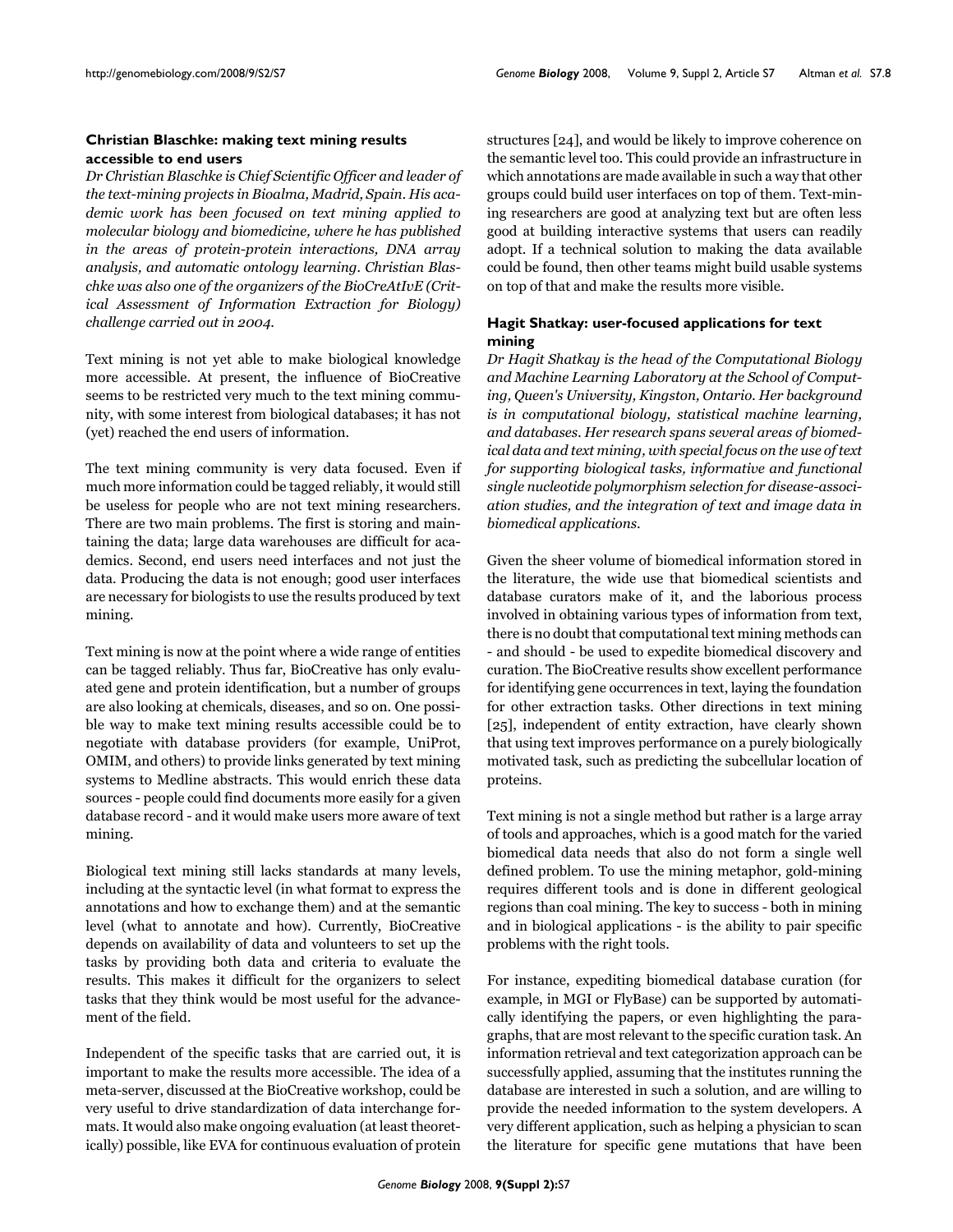shown to be associated with an adverse drug reaction, is likely to require the extraction of the gene mentions along with mutation statements and drug reaction facts.

The choice of tools and the acceptable level of performance largely depend on the application, its granularity (are we looking for papers or for statements), and the respective noise tolerance (how many false positives and false negatives can the user tolerate and still view the tool as useful?).

Successful development of biomedical text-mining tools strongly depends on close collaboration between biologists and text miners, in which biologists and medical experts with a variety of research interests identify specific problems that can benefit from using text, and jointly with text-mining researchers address those first. Good candidates are problems for which partial solutions for a subset of the target problem already exist, such as subcellular localization, as in [25]; the latter can serve as ground truth that enables validation without requiring extensive manual evaluation or additional annotation.

To meet the challenges, it is important to keep as much of the data within the articles easily accessible to text miners. For instance, image data within articles is a critical source of information for scientists; as such, it is very likely to be an important component in literature mining [26].

To move biomedical text mining from research to practice, the challenge should focus on posing real biological problems or problems that relate to the construction of current biological resources and databases. The definition of future tasks needs to involve working closely with database curators or with people that are involved in data-intensive applications (from the NLM, MGI, FlyBase, meta-genomics initiatives, and so on) to gain an understanding and a clear statement of their specific text-related data needs. This will make it possible to define tasks and challenges that address a subset of these needs, such as identifying experimental evidence or methods in the literature, finding papers relevant for curation, and addressing specific and well motivated biomedical questions.

# **Aaron Cohen and William Hersh: realizing the potential of text mining for biomedical applications**

*Dr Aaron M Cohen is an assistant professor at Oregon Health & Science University in the Department of Medical Informatics and Clinical Epidemiology. His research interests focus on the development and application of text-mining techniques and tools for biomedical researchers. He received an MD from the University of Michigan, and holds a Master's Degree in biomedical informatics*.

*Dr William Hersh is Professor and Chair, Department of Medical Informatics and Clinical Epidemiology, Oregon Health & Science University. His research interests include* *the design and evaluation of information retrieval systems as applied to biomedical tasks. His current research focuses on entity-based question answering in the genomics domain and medical image retrieval*.

The recent BioCreative challenge results demonstrate that we have reached the point at which text-mining tools can help to make the biomedical literature, and therefore the knowledge base of biology and medicine, more useful and accessible. The performance of basic algorithmic tasks such as named entity extraction, entity normalization, and protein-protein interaction are mature enough for these technologies to be beneficially incorporated into user systems. However, it is not clear that a level of accuracy useful for purely automated systems has been achieved and, for the time being, these algorithms must realistically serve as an aid to human curation and information retrieval, and not a replacement for them.

Human-curated databases such as NCBI's Entrez, Jackson Laboratory's MGI, and UniProt/SwissProt are used frequently by working scientists to help them in their research. The collection of this data is expensive and time consuming. Text mining based tools can decrease the per-curated-fact time and cost by allowing curators and other research scientists to focus on the most likely useful and novel source material, and also by improving the interfaces of the tools with entity highlighting and suggested annotations. Computeraided curation has already proven useful in maintaining the Medline database [27]; other work has shown the potential of this approach in the genomics domain [28,29].

Several things need to happen to make this a reality. First, algorithms must be incorporated into retrieval, curation, and annotation systems on a wide scale. This will require the participation of scientist and curator users and will help focus text-mining efforts on integrating and refining the technology in a way that provides maximum benefit to the support of scientific discovery.

Second, basic text-mining resources, such as domain-specific thesauri and lexicons, need to be developed and shared across research groups and curation tasks. Although there is currently widespread sharing of gene names, synonyms, and functions (for example, Entrez and GO), this is less true for other concepts such as terms describing protein-proteins interactions and species-specific phenotypes. The creation and expansion of these resources will extend both the depth and breadth of the information that can be curated, searched, and data mined.

Third, full text needs to be made more widely available in a machine-readable manner. Although titles and abstracts are widely available and have high information density, much of the knowledge of science remains buried in the full text of journal articles [30], waiting for computer-assisted curation to uncover and catalog it. While most universities have access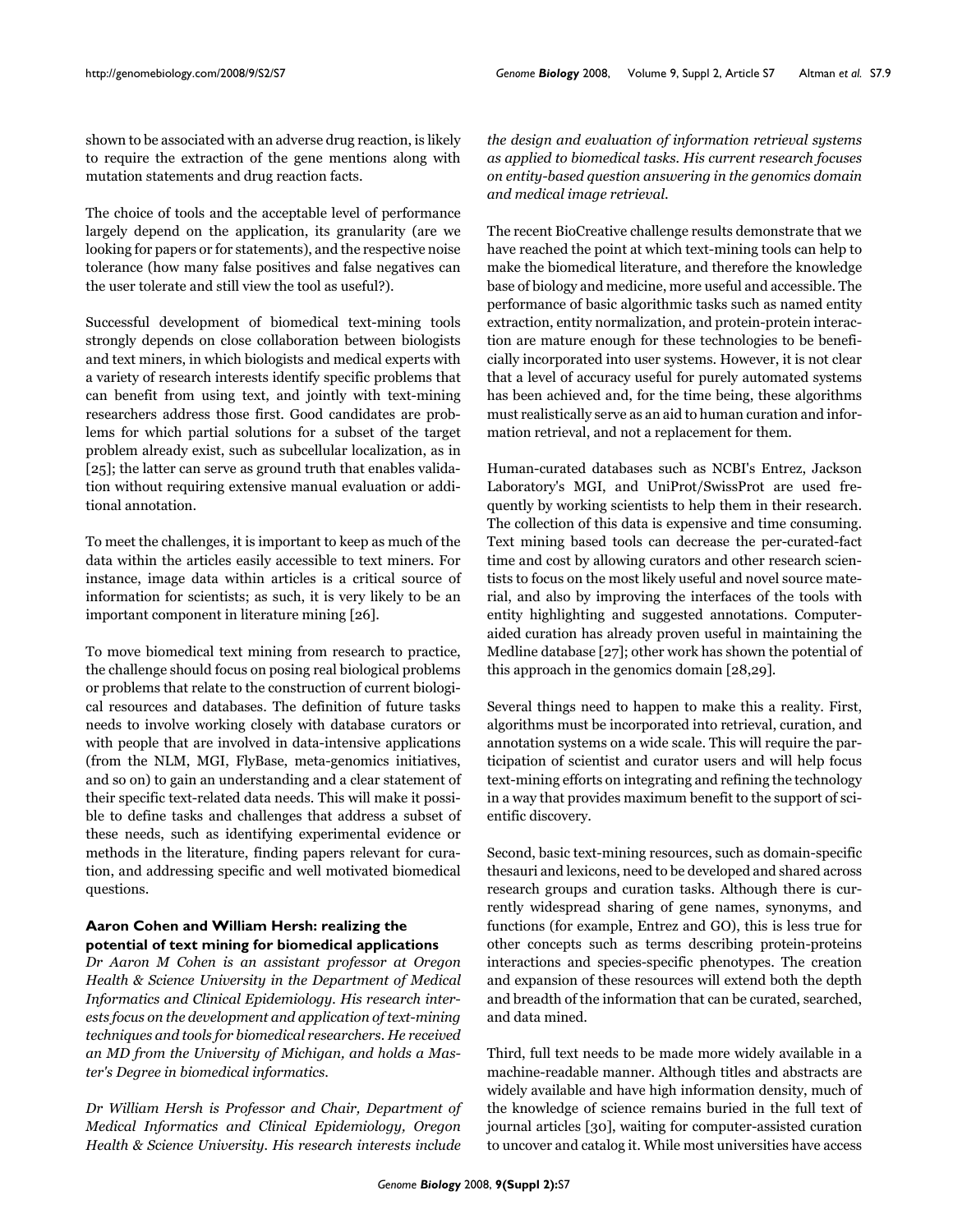to full text in the form of HTML and PDF files, these are less than optimal for text processing. The Open Text Mining Interface (OTMI) [31] goes some way in providing a consistent format for text mining. However, typically OTMI is limited to processing text in sentence units. A means to relate sentences to each other and to section header information is needed as well.

Finally, there needs to be more attention paid to user-oriented (extrinsic) evaluation that assesses the value of these tools for realistic tasks and settings. This starts with building better test collections but ultimately must culminate in studies that demonstrate explicit value for these tools. Working biologists and curators should have a strong influence on both the tasks to be algorithmically enhanced and the tunings of the algorithms for best performance in the real world. Challenge evaluations, such as BioCreative, and the TREC Genomics Track [32-35] can help to make this happen. By involving working biologists and curators, evaluations can be designed with specific tasks in mind, and performed within the context of actual curation tasks and real-world information needs. Frameworks can be used that allow different algorithms to be 'plugged in' and used for actual research and curation. The result of this will be real working systems, optimized by the best available algorithms and tunings. These will enhance the ability of curators to annotate and scientists to retrieve a wider range and larger volume of useful biomedical knowledge, increasing access to everyone.

# **Dietrich Rebholz-Schuhmann: the limitations of BioCreative - representing biological information**

*Dr Dietrich Rebholz-Schuhmann is Group Leader of a research group in biomedical information extraction at the European Bioinformatics Institute (EMBL-EBI), Hinxton, Cambridge, UK. His background is in medicine and computer science. His current research focuses on text mining, integration of literature into the infrastructure of biomedical data resources, and the use of ontological resources for knowledge discovery*.

Indirectly, BioCreative improves access to biological knowledge extracted from the scientific literature, because it bundles biomedical text mining efforts toward the shared goal of trustworthy extraction methods. Directly, BioCreative itself in its current setup does not provide any text mining solution, but this could change in the future (funding permitting). However, BioCreative does two things very efficiently: define new use cases for information extraction and information retrieval, and then measure the performance of the proposed solutions.

There will never be a single 'killer application' for text mining in the biomedical domain, because a high diversity of facts forms the domain knowledge (for example, descriptions of biomedical phenotypes and of experimental conditions to perturb the phenotypic states) and users have different needs.

Over time, the bioinformatics text mining community will need to get better access to more content, to work together with the publishers, to develop more efficient tools, and to ask biological users to contribute to the electronic representation of biomedical knowledge (for example, structured digital abstracts).

For me, the key question is, can the biomedical text mining community capture biomedical domain knowledge in terms of its representation of information, for example linkage of named entities to bioinformatics data resources [36]. For extraction of facts from the text, we have to find the means for the representation of information such that a biologist can deal with uncertainty, similar to *p*-values in BLAST. I am not sure whether biologists are ready for this. They want to read the scientific text to make up their minds what the text conveys and to squeeze out all contained truth. The more we move toward better semantic representation of information, the higher the chances that we will be successful on this issue.

The next BioCreative should move toward coverage of more semantic types in its assessments, for example, diseases, chemical entities, and experimental conditions. For genes and proteins, the task could be not only to identify and normalize these terms, but could be extended to handle complete syntactic structures that modify the semantic interpretation, as in concepts like ' [protein] activity', 'the expression of [protein]', 'the mutant of [protein]', and ' [protein] promoter region', where [protein] stands for a named entity denoting a protein or gene. This would require ontological knowledge to interpret term representations and solutions for ontological term mapping, similar to the identification of GO terms in text.

# **Udo Hahn: directions for future BioCreatives**

*Professor Udo Hahn is the head of the Jena University Language & Information Engineering (JULIE) Laboratory in Jena, Germany. His research focuses on biomedical information extraction, text summarization, and text mining incorporating both advanced human language technology infrastructure and ontologies for the life sciences*.

As already witnessed by other types of human language technology competitions (for example, for information extraction [MUC [37], ACE [38]], document retrieval [TREC [32]], or text summarization [SUMMAC [39]]), we also observe for BioCreative a steady increase in the accuracy and quality of results for tasks that are run continuously over several single competitions. There seems to be a strong tendency for the involvement of internationally leading research groups, when working on the same problem types over time, to generate substantial, empirically measurable progress in terms of the quality of system outputs. Hence, BioCreative-style competitions (currently) are productive for methodological consolidation and improvement in biological information extraction. Consequently, they have already rendered biological knowl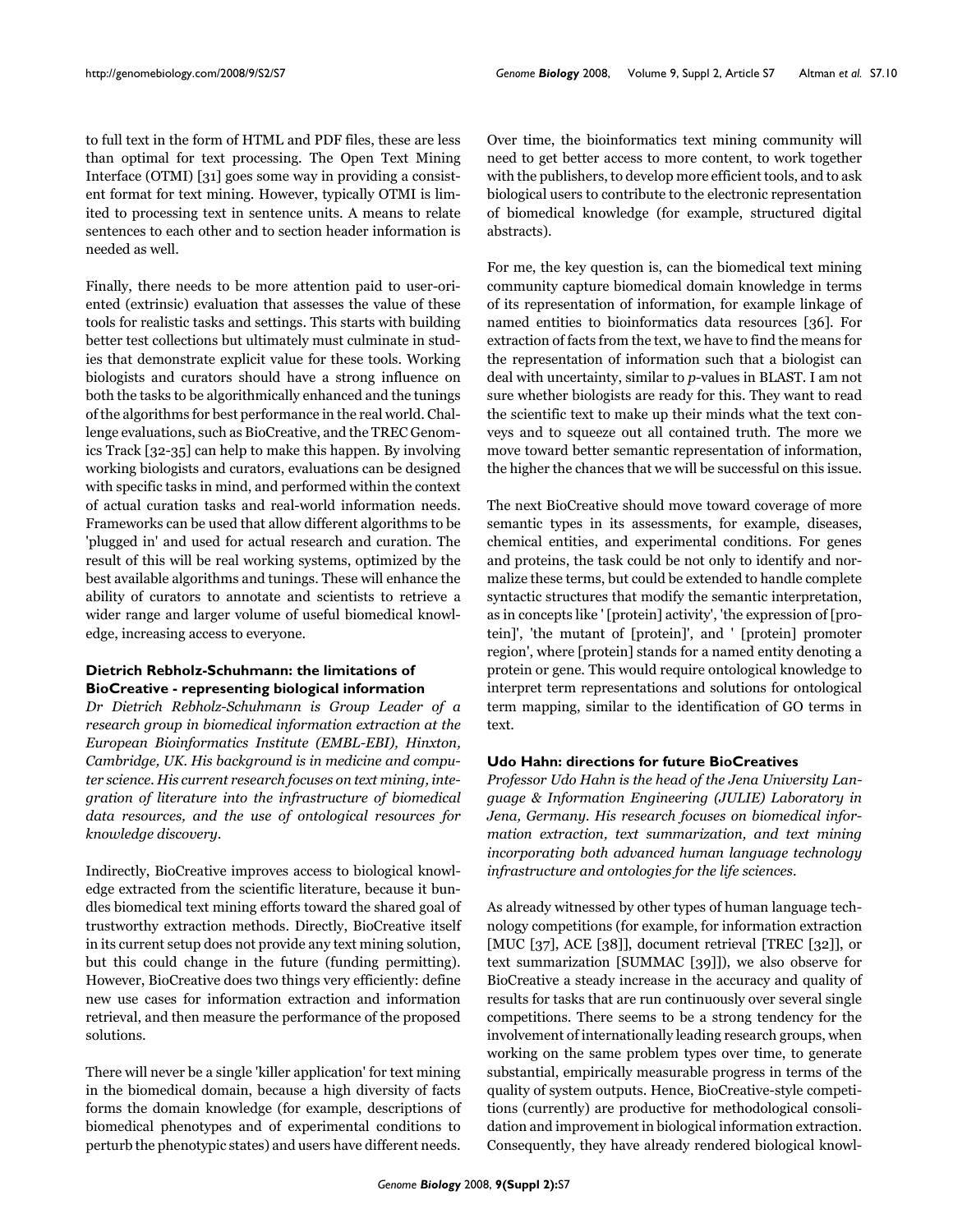edge explicit and thus accessible (in the form of named entities in particular) that might otherwise have remained locked away in the mass of publications that rely on purely intellectual efforts of biological researchers and database curators only.

BioCreative, up until now, has focused on gene name recognition and normalization with respect to named entity tasks, and on protein-protein interactions with respect to relation extraction. Both topics are crucial for molecular biology but certainly leave room for alternative issues that are similarly relevant or even more exciting. Hence, future BioCreatives might consider additional biologically relevant entities such as chemicals, diseases, species, and (OBO-Foundry-style [40]) relations that they are involved in, such as *derives from*, *located in*, *has agent*, or *has participant*. Of particular longrange interest from the perspective of ontologies are models of biological events and their representation as partially ordered subevents, for example, gene regulation and expression, or variation and mutation events. As an additional axis of description, species-dependent information should be determined, for example, for the various model organisms and findings specific to them.

Thus far, BioCreative has been more a (quite restricted) information extraction task rather than a true text mining task, the latter being characterized by helping to shape or focus on interesting, relevant, new, or controversial biological knowledge. This is most clearly indicated by the protein-protein interaction (PPI) subtask from the second competition. A particular restriction was made to limit the system output to a (binary) pair of proteins involved in the PPI, a fairly common constraint in many relation extraction experiments. Often, many of these protein pairs are either already known to skilled biologists (and hence irrelevant) or are rather controversial because of inconclusive experimental data. Future BioCreatives should therefore broaden their perspective to uncover information from publications that might be referred to as 'additional constraints' or 'contextual factors' on, for example, PPI findings such as various experimental setups (for example, detection procedure, and media and materials being used), under varying experimental conditions (degrees of pressure, temperature, or humidity), the time lines of experimental effects, the statistical methods being applied to the available experimental dataset, and so on. With such additional information being made explicit, the often cautious claims made by the authors in certain publications could be grounded in considerations that are entirely discarded by merely binary PPI data. Furthermore, because such data might provide positive as well as negative evidence for some PPIs (and other types of biological events), this might truly serve as a resource repository from which new and interesting biological knowledge could emerge, either already automatically identified or merely as a focusing mechanism heuristically guiding biologists to controversial research issues. One could even imagine that such value-adding services might result from applying embedded reasoning mechanisms (inference rules) such that implicit knowledge (assumptions, gaps, contradictions, and so on) is made explicit and, hence, more readily exposed to further assessment of domain experts. This then might lead BioCreative along the road to real text mining.

Major parts of this information will only be accessible from full-text sources. Hence, BioCreative should further emphasize the role of and access to the original full-text rather than its content-wise limited derivatives, e.g., (Medline) abstracts. Note that this potential extension does not come for free. Full-text documents (other than abstracts) are characterized by a large variety of complex text cohesion (various sorts of pronominal, nominal, subgrouping and bridging anaphora, as well as local, spatial, or temporal forms of reference) and text coherence phenomena (rhetorical and argumentation structures, causality, and evidence relations), which establish connectivity among sentences, and the propositions they encode, at the micro and macro levels of text composition. Turning our attention to a broader range of textual material, we might also consider not just published material from prestigious, peer-reviewed journals but also material scattered over the web, for example, Wikipedia-type sources, conference proceedings, text books, blogs, mailing lists, and so on.

BioCreative, intended to serve the pressing needs of the biology community, should certainly not lose sight of the biology researchers' routine work environment. Hence, the functional annotation task (only run in the first BioCreative competition, although with limited success) should not get excluded from future BioCreatives but rather should be revitalized and redefined. In particular, the comparison of automatically generated annotation data with intellectually generated ones (originating from human database curators) and the spotting of annotation gaps (given automatically generated data) could render entirely new services to the biology community. An additional task of greater impact for biologists could be the automatic generation of pathways from literature input, which has been a manual activity up until now.

Besides well covered information extraction scenarios, future BioCreatives should also turn to additional human language technology services and functionalities not considered thus far, such as the automatic summarization of biological knowledge from large compilations of full-text documents or question-answering-type applications. Finally, relations to neighboring disciplines might also be taken into account to a greater extent. Of particular relevance are the genotype-phenotype linking that relates molecular biology to medical research in terms of diagnoses and therapies for several diseases and pathological states in organisms, and the genotypedrug design linking, which relates molecular biology to pharmaceutical and chemical research and development.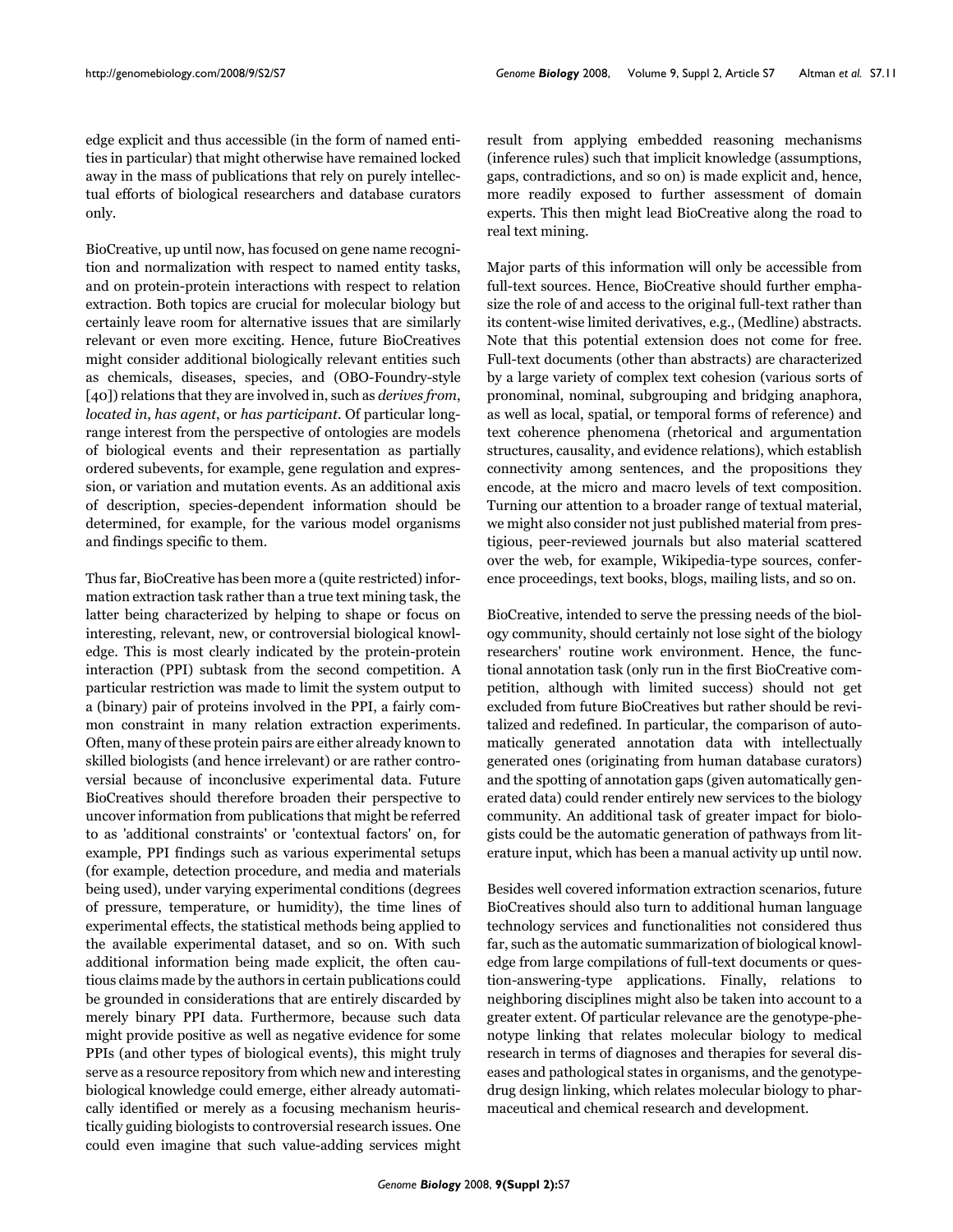If future BioCreatives are to tackle at least some of these additional tasks and functionalities, then heavy investment in the infrastructure of these competitions must be made. This holds, in particular, for the creation and maintenance of large-scale and (unlike today) diversely annotated corpora (both in specification depth and domain coverage), for which combined international efforts may be required. As a side effect, such large-scale annotation efforts could only be reasonably run if a wide range of sophisticated, stable, and sharable annotation tools (including annotation language definitions and annotation guidelines) were available. It is currently entirely speculative (and perhaps worth a comparative study within the context of some future BioCreative tasks) whether such tools kits should be distributed directly (and hence be specifically adapted) to the life science community. This would empower the emergence of communitybased annotations and edits, such as social annotations, perhaps even based on biological folksonomies or, more precise, 'expertonomies', thus possibly breaking up the often deplored annotation bottleneck. Another major nontechnical infrastructure issue will be the supply of more in-depth links between these annotations, interlinked biological ontologies (which capture general biological knowledge), biological lexicons and terminologies (which capture, among other information, the different synonyms of biological names), and biological databases (which keep the concrete assertional, empirically determined biological knowledge about specific biological entities and their interrelations). Under these unifying conditions, the mediating and central role of biological ontologies for manual as well as automatic knowledge management in the life sciences would become even more apparent, far beyond the current main use for functional annotation.

# **Conclusion**

*Dr Lynette Hirschman is Director, Biomedical Informatics at the MITRE Corporation in Bedford, Massachusetts, USA. Her background is in natural language processing and, more recently, bioinformatics. She is a founder and coorganizer of the BioCreative text mining challenges. Her current research focuses on text mining for the biomedical domain, bioinformatics, and capture of metadata for genomics and metagenomics*.

*Martin Krallinger is currently working at the Spanish National Cancer Center in the Structural Biology and Biocomputing Department. Previous research stays included the National Biotechnology Center (CNB, Madrid, Spain) and the Center of Applied Molecular Engineering (CAME, University of Salzburg, Austria). His main research interests are related to text mining, information extraction and information retrieval applied to the biomedical and molecular biology literature. He is a co-organizer of the most recent BioCreative text mining challenge evaluation*.

*Dr Alfonso Valencia is Director of the Structural and Computational Biology Programme at the Spanish National Cancer Research Centre (CNIO), Madrid and Director of the Spanish National Bioinformatics Institute (INB). He is Executive Editor of Bioinformatics (Oxford University Press), and a founder and member of the board of the International Society for Computational Biology. He is also a founder and co-organizer of the BioCreative text mining community challenge*.

The contributions from the previous sections touch on many broad issues of critical importance to our understanding of how text mining can provide better access to the biological literature. In conclusion, we wish to highlight some of these issues, because they will occupy 'center stage' in our community discussions as we move forward.

#### **Ontologies and text mining**

Ontologies and controlled vocabularies occupy a central role in text mining; they provide the set of categories used to label or distinguish different types of entities, data, or relations. However, we do not understand well the relationship between ontologies and natural language processing. Some basic aspects, such as human annotation consistency and the importance of experimental evidence types, have not yet been studied in detail. Also, there are many open questions.

• How can ontologies, which have been designed primarily for enabling consistent models of biological knowledge, be used for describing/representing biological information contained in the literature?

• What is the connection between the ontologies with their definitions and synonyms, and the kind of lexicon that is useful for natural language processing?

• How can the structure of ontologies be used to enhance text mining?

• How can text mining or natural language processing be used to automate the construction of ontologies? In particular, how can term extraction tools for the biomedical domain be used to assist in the development of controlled vocabularies to be integrated into biological ontologies?

# **Curation and biological databases**

It would be useful if the curation effort itself were more formalized and if it were monitored in terms of time spent per curation step. An analysis of the main sources of annotation errors would also be helpful, as would more extensive interannotator agreement studies. This would provide the biological database community with an opportunity to point out where text mining could improve curation in terms of efficiency (time) and consistency (accuracy). Current annotations also lack pointers to the evidence passages supporting the annotation, which makes it difficult for researchers to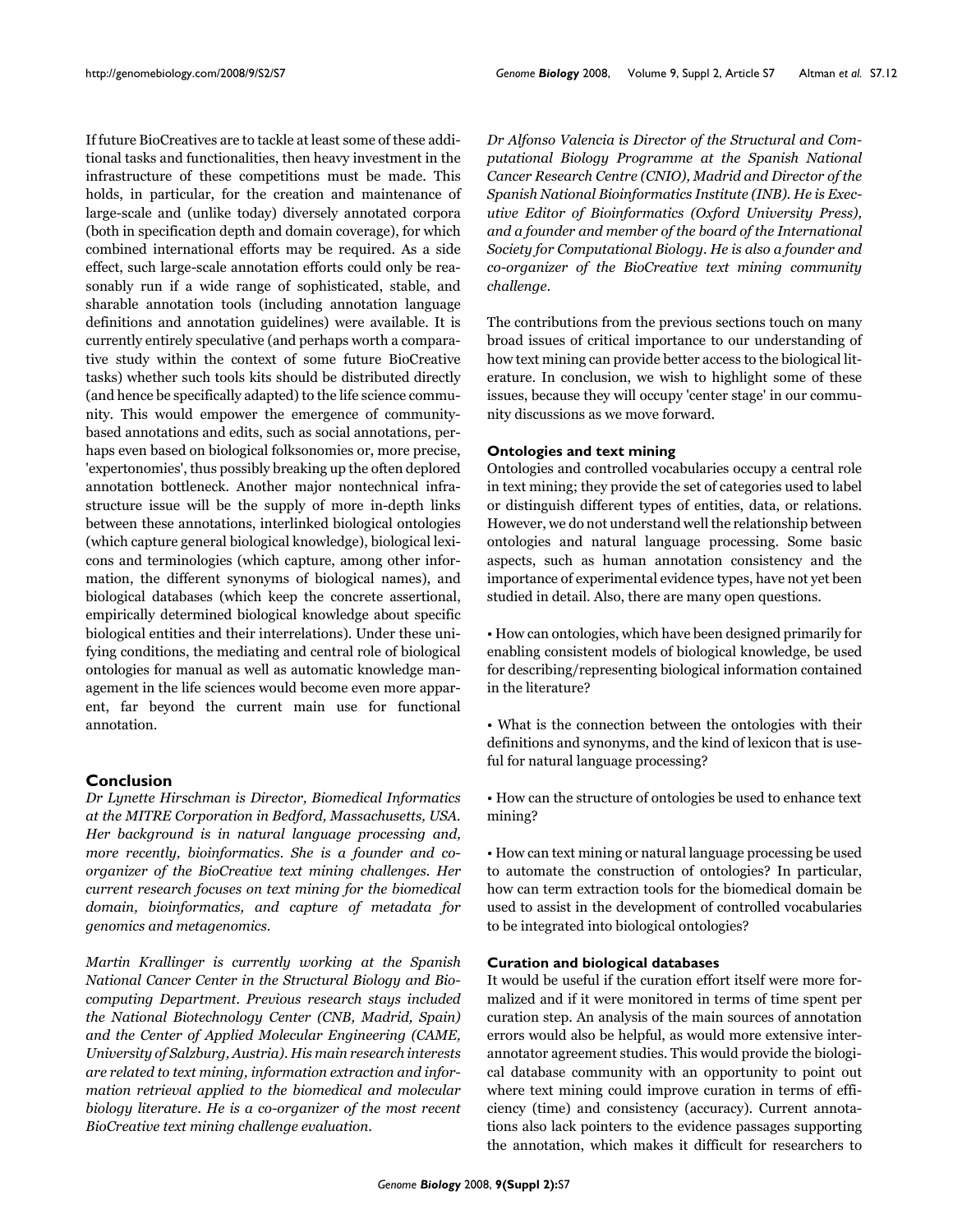assess the underlying evidence and to interpret the annotations. Linking evidence passages to annotations would provide valuable training data for the development of text mining tools as well as making interpretation and update of annotations easier.

Databases can be viewed as containing a summary of the available information. To define candidate tasks for future text mining efforts, it would be useful to know, for example: what are the main kinds of information that are biologically relevant but missing in current curated resources? What are the main categories of information that cannot be collected with current text mining methods? What are the limitations on granularity of information that can be collected?

#### **Document processing and structure**

An understudied area is document preprocessing, including document structure, text formatting, and the general preprocessing necessary before text mining techniques can be applied. There are some initiatives on processing noisy texts, such as those that result from conversion from PDF to ASCII, in other domains. Full-text processing starts with conversion into plain text, which has a significant effect on all the 'down stream' text mining, starting with text tokenization and entity recognition. In addition, full text articles have a complex (and variable) structure, including headings, figure legends, tables, and so on. It is important that text mining systems begin to take advantage of this structure, to locate important information or to ignore distracting information (for example, mentions of gene names or diseases in titles of articles in the bibliography). We are just starting to see research that can exploit this rich content in innovative ways. In the longer term, it may be appropriate to couple text mining research with image classification and image understanding to full exploit these features.

#### **Evaluation**

There are many open questions on evaluation. What is 'better' information access? How do we measure this? How do we evaluate interactive interfaces, where the user and system work together to accomplish a task? How can we define evaluations that scale to realistic tasks? How representative are test collections in terms of the existing or widely used text repositories considered by curators? What are the best ways to present and visualize the results of these comparisons? Can we combine results from multiple systems to provide improved performance? How informative are the scores, and can these scores help biologists to combine information from text mining with other information sources? Only collaborative efforts between both the general users of text mining tools, as well as specialized users such as database curators, can provide design of realistic tasks, resulting in real applications to improve information access. The lessons learned from CAFASP (Critical Assessment of Fully Automated Structure Prediction, for structural bioinformatics [41]) could provide interesting insights here.

#### **The triangle: publications, databases and users/ developers**

We see that publications are increasingly found online in computable digital format. Meanwhile, databases are struggling to keep up in their efforts to extract data and biological information, and users/developers constantly need to combine information from databases and publications to progress in the interpretation of their own results.

In this triangle of interlinked activity, the first issues are related to the interoperability of the text resources. There is ongoing discussion at many levels about how to address these needs. Various initiatives are emerging for the creation of text repositories, including the many legal and technical issues. Also, there is active discussion on how these repositories will be organized to facilitate research and exploration by text mining technology.

The second key step is the creation of digitally annotated abstracts, a pioneering effort to introduce structure into the text that can be fed directly to the databases. This is a complex scenario that will require the collaboration of editorial houses, editors, authors, and databases, with a careful definition of mutual benefits. Questions related to the accessibility and coherence of the annotations, validation of the annotations, and the economics of the process will have to be carefully assessed along the way.

Finally, the challenge for the text-mining community is to understand the role of text mining in this environment of digitally annotated abstracts, and to offer realistic approaches and integrated tool suites.

The ultimate goal motivating the BioCreative undertaking is to put text-mining tools to work. In addressing the challenges outlined here, we believe that the applicability of text-mining tools will broaden, their performance will improve, they will become more easily embedded in the workflow, and - the ultimate success - text mining as a 'special capability' will become invisible as it becomes a routine part of the tool box of the bioinformatician and biologist.

#### **Abbreviations**

EBI, European Bioinformatics Institute; GO, Gene Ontology; iHOP, Information Hyperlinked Over Proteins; MeSH, medical subject heading; MGI, Mouse Genome Informatics; NCBI, National Center for Biotechnology Information; NLM, National Library of Medicine; OMIM, Online Mendelian Inheritance in Man; PPI, protein-protein interaction; SFI, Science Foundation Ireland; UMLS, Unified Medical Language System.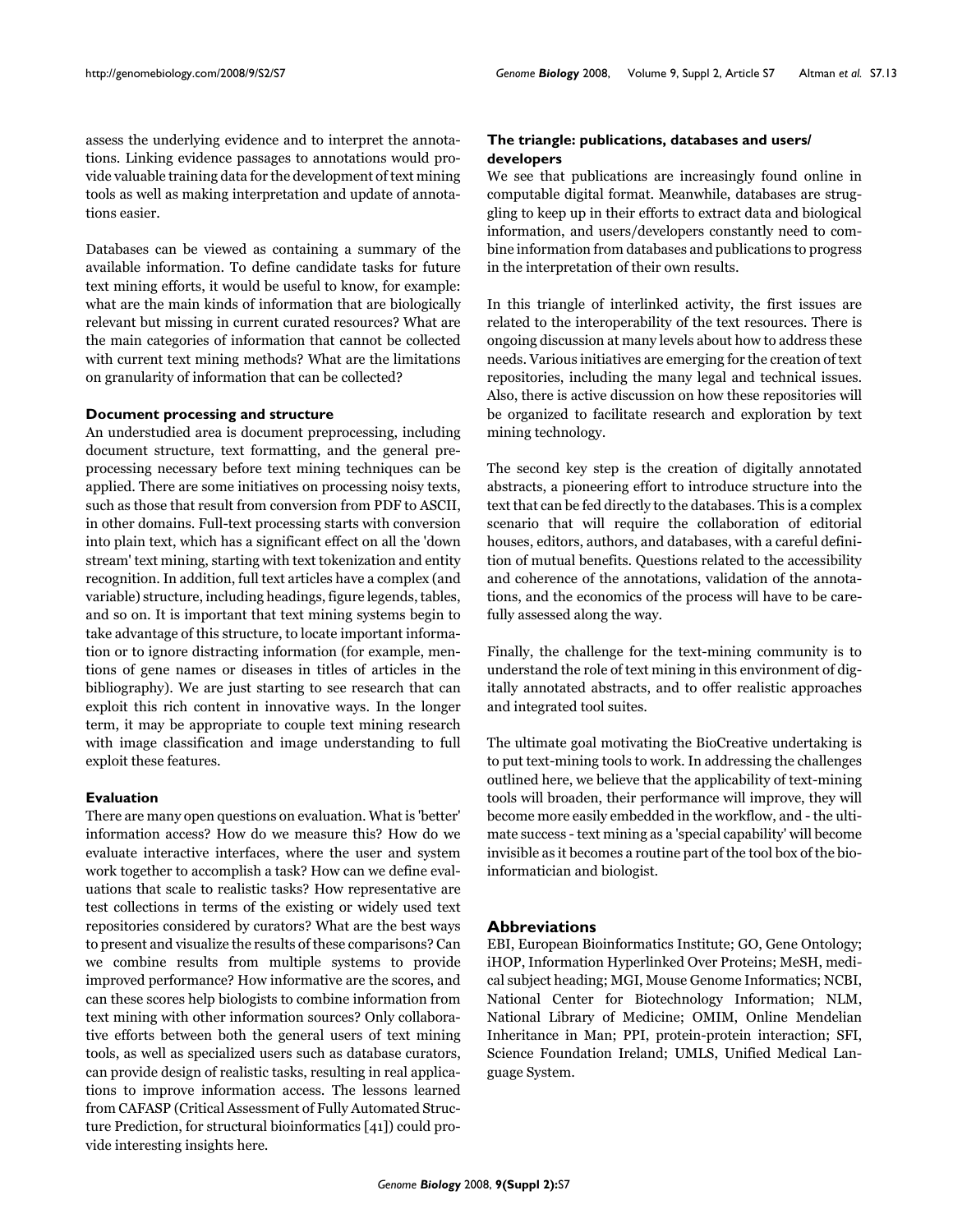#### **Competing interests**

The following authors declare that they have no competing interests: Russ Altman, Casey M Bergman, Judith Blake, Aaron Cohen, Les Grivell, Udo Hahn, William Hersh, Lynette Hirschman, Martin Krallinger, Lars Juhl Jensen, Seán I O'Donoghue, Dietrich Rebholz-Schuhmann, Hagit Shatkay, and Alfonso Valencia.

Christian Blaschke's work was funded by Bioalma. Frank Gannon, Director General of SFI, declares that he has no competing interests; SFI as a funding agency supports work in a variety of groups that are active in the area of software development. Dr Gannon's research group has in the past been supported by Wyeth Pharmaceuticals. Dr Gannon is the founder of three companies in areas unrelated to this topic. Manuel Peitsch is listed as an inventor on a Novartis patent for the Ultralink (USPTO Patent Application #: 20060150087; Patent Title: Ultralink text analysis tool.) text analysis tool; his work has been supported by Novartis AG. Barend Mons' work was supported (in part) by the company Knewco.

#### **Authors' contributions**

Authors are listed in alphabetical order. MK and AV were responsible for inviting contributors; LH assembled and edited the collection of opinions. LH, MK, and AV were responsible for the Conclusion section. The authors contributing opinions are RA, CMB, JB, CB, AC, FG, LS, UH, WH, LJJ, BM, SIO, MCP, DRS, and HS. The participation of LH (MITRE) was supported under National Science Foundation Grant II-0640153.

#### **Acknowledgements**

The BioCreative II challenge and workshop were sponsored by the Frontiers of Functional Genomics Programme of the European Science Foundation (ESF) and by Genoma Espana http://gen-es.org. This article has been published as part of *Genome Biology* [Volume 9 Supplement 2, 2008: The BioCre](http://genomebiology.com/supplements/9/S2)[ative II - Critical Assessment for Information Extraction in Biology](http://genomebiology.com/supplements/9/S2) Challenge. The full contents of the supplement are available online at http:/ /genomebiology.com/supplements/9/S2.

#### **References**

- 1. Chatr-aryamontri A, Kerrien S, Khadake J, Orchard S, Ceol A, Licata L, Castagnoli L, Costa S, Derow C, Huntley R, Aranda B, Leroy C, Thorneycroft D, Apweiler R, Cesareni G, Hermjakob H: **MINT and IntAct contribute to the Second BioCreative challenge: serving the text-mining community with high quality molecular interaction data.** *Genome Biol* 2008, **9(Suppl 1):**S5.
- 2. Bourne P: **Will a biological database be different from a biological journal?** *PLoS Comput Biol* 2005, **1:**179-181.
- 3. Gerstein M, Seringhaus M, Fields S: **Structured digital abstract makes text mining easy.** *Nature* 2007, **447:**142.
- 4. Hahn U, Wermter J, Blasczyk R, Horn PA: **Text mining: powering the database revolution.** *Nature* 2007, **448:**130.
- 5. **WikiProfessional** [\[http://www.wikiprofessional.org\]](http://www.wikiprofessional.info)
- 6. Hoffmann R, Valencia A: **A gene network for navigating the literature.** *Nat Genet* 2004, **36:**664.
- 7. Fluck J, Zimmermann M, Kurapkat G, Hofmann M: **Information extraction technologies for the life science industry.** *Drug Discovery Today Technol* 2005, **2:**217-224.
- 8. Peitsch M: **Computer-assisted reading in drug discovery.** *Expert Opin Drug Discovery* 2007, **2:**299-304.
- 9. Cho C, Labow M, Reinhardt M, van Oostrum J, Peitsch M: **The application of systems biology to drug discovery.** *Curr Opin Chem Biol* 2006, **10:**294-302.
- 10. **iHOP** [\[http://www.ihop-net.org/UniPub/iHOP\]](http://www.ihop-net.org/UniPub/iHOP)
- 11. **MEDIE** [\[http://www-tsujii.is.s.u-tokyo.ac.jp/medie/\]](http://www-tsujii.is.s.u-tokyo.ac.jp/medie/)
- 12. **EBIMed** [\[http://www.ebi.ac.uk/Rebholz-srv/ebimed/index.jsp\]](http://www.ebi.ac.uk/Rebholz-srv/ebimed/index.jsp)<br>13. InFact [http://www.insightful.com/]
- InFact [\[http://www.insightful.com/\]](http://www.insightful.com/)<br>Board of Longitude
- 14. **Board of Longitude** [\[http://en.wikipedia.org/wiki/](http://en.wikipedia.org/wiki/Board_of_Longitude) [Board\\_of\\_Longitude\]](http://en.wikipedia.org/wiki/Board_of_Longitude)
- 15. Mons B: **Which gene did you mean?** *BMC Bioinformatics* 2005, **6:**142.
- 16. Giles J: **Key biology databases go wiki.** *Nature* 2007, **445:**691.
- 17. **Unified Medical Language System** [\[http://www.nlm.nih.gov/](http://www.nlm.nih.gov/research/umls) [research/umls\]](http://www.nlm.nih.gov/research/umls)
- 18. von Mering CJL, Kuhn M, Chaffron S, Doerks T, Krüger B, Snel B, Bork P: **STRING 7: recent developments in the integration and prediction of protein interactions.** *Nucleic Acids Res* 2007:D358-D362.
- 19. Tompa M, Li N, Bailey TL, Church GM, De Moor B, Eskin E, Favorov AV, Frith MC, Fu Y, Kent WJ, Makeev VJ, Mironov AA, Noble WS, Pavesi G, Pesole G, Régnier M, Simonis N, Sinha S, Thijs G, van Helden J, Vandenbogaert M, Weng Z, Workman C, Ye C, Zhu Z: **Assessing computational tools for the discovery of transcription factor binding sites.** *Nat Biotechnol* 2005, **23:**137-144.
- 20. Pierstorff N, Bergman CM, Wiehe T: **Identifying cis-regulatory modules by combining comparative and compositional analysis of DNA.** *Bioinformatics* 2006, **22:**2858-2864.
- 21. Guigo R, Reese M: **EGASP: collaboration through competition to find human genes.** *Nat Methods* 2005, **2:**575-577.
- 22. Saric J, Jensen L, Ouzounova R, Rojas I, Bork P: **Extraction of regulatory gene/protein networks from Medline.** *Bioinformatics* 2006, **22:**645-650.
- 23. Rodriguez-Penagos C, Salgado H, Martinez-Flores I, Collado-Vides J: **Automatic reconstruction of a bacterial regulatory network using Natural Language Processing.** *BMC Bioinformatics* 2007, **8:**293.
- 24. **EVA** [\[http://cubic.bioc.columbia.edu/eva/\]](http://cubic.bioc.columbia.edu/eva/)
- 25. Shatkay H, Höglund A, Brady S, Blum T, Dönnes P, Kohlbacher O: **SherLoc: high-accuracy prediction of protein subcellular localization by integrating text and protein sequence data.** *Bioinformatics* 2007, **23:**1410-1417.
- 26. Shatkay H, Chen N, Blostein D: **Integrating image data into biomedical text categorization.** *Bioinformatics* 2006, **22:**e446-e453.
- 27. Aronson A, Mork J, Gay C, Humphrey S, Rogers W: **The NLM indexing initiative's medical text indexer.** *Medinfo* 2004, **11:**268-272.
- 28. Xu H, Krupke D, Blake J, Friedman C: **A natural language processing (NLP) tool to assist in the curation of the laboratory Mouse Tumor Biology Database.** *AMIA Annu Symp Proc* 2006:1150.
- 29. Donaldson I, Martin J, de Bruijn B, Wolting C, Lay V, Tuekam B, Zhang S, Baskin B, Bader GD, Michalickova K, Pawson T, Hogue CW: **PreB-IND and textomy: mining the biomedical literature for protein-protein interactions using a support vector machine.** *BMC Bioinformatics* 2003, **4:**11.
- 30. Cohen AM, Hersh WR: **A survey of current work in biomedical text mining.** *Brief Bioinform* 2005, **6:**57-71.
- 31. **OTMI: Open Text Mining Initiative** [\[http://opentextmining.org/](http://opentextmining.org/wiki/Main_Page) [wiki/Main\\_Page\]](http://opentextmining.org/wiki/Main_Page)
- 32. Hersh W, Bhupatiraju R, Ross L, Roberts P, Cohen A, Kraemer D: **Enhancing access to the bibliome: the TREC 2004 Genomics Track.** *J Biomed Discov Collab* 2006, **1:**3.
- 33. Cohen A, Hersh W: **The TREC 2004 Genomics Track Categorization Task: classifying full text biomedical documents.** *J Biomed Discov Collab* 2006, **1:**4.
- 34. Hersh W, Cohen A, Yang J, Bhupatiraju R, Roberts P, Hearst M: **TREC 2005 genomics track overview.** *Proceedings of the Fourteenth Text Retrieval Conference - TREC, Gaithersburg, MD* [2005 \[http://](http://trec.nist.gov/pubs/trec14/papers/GEO.OVERVIEW.pdf) [trec.nist.gov/pubs/trec14/papers/GEO.OVERVIEW.pdf\].](http://trec.nist.gov/pubs/trec14/papers/GEO.OVERVIEW.pdf)
- 35. Hersh W, Cohen A, Roberts P, Rekapalli H: **TREC 2006 Genomics Track Overview.** *Proceedings of the Fifteenth Annual Text REtrieval Conference - TREC, Gaithersburg, MD* [2006 \[http://trec.nist.gov/pubs/](http://trec.nist.gov/pubs/trec15/papers/GEO06.OVERVIEW.pdf) [trec15/papers/GEO06.OVERVIEW.pdf\].](http://trec.nist.gov/pubs/trec15/papers/GEO06.OVERVIEW.pdf)
- 36. Rebholz-Schuhmann D, Kirsch H, Couto F: **Facts from text: is text mining ready to deliver?** *PLoS Biol* 2005, **3:**e65.
- 37. Sundheim B: **Overview of the results of the MUC-6 evaluation.**